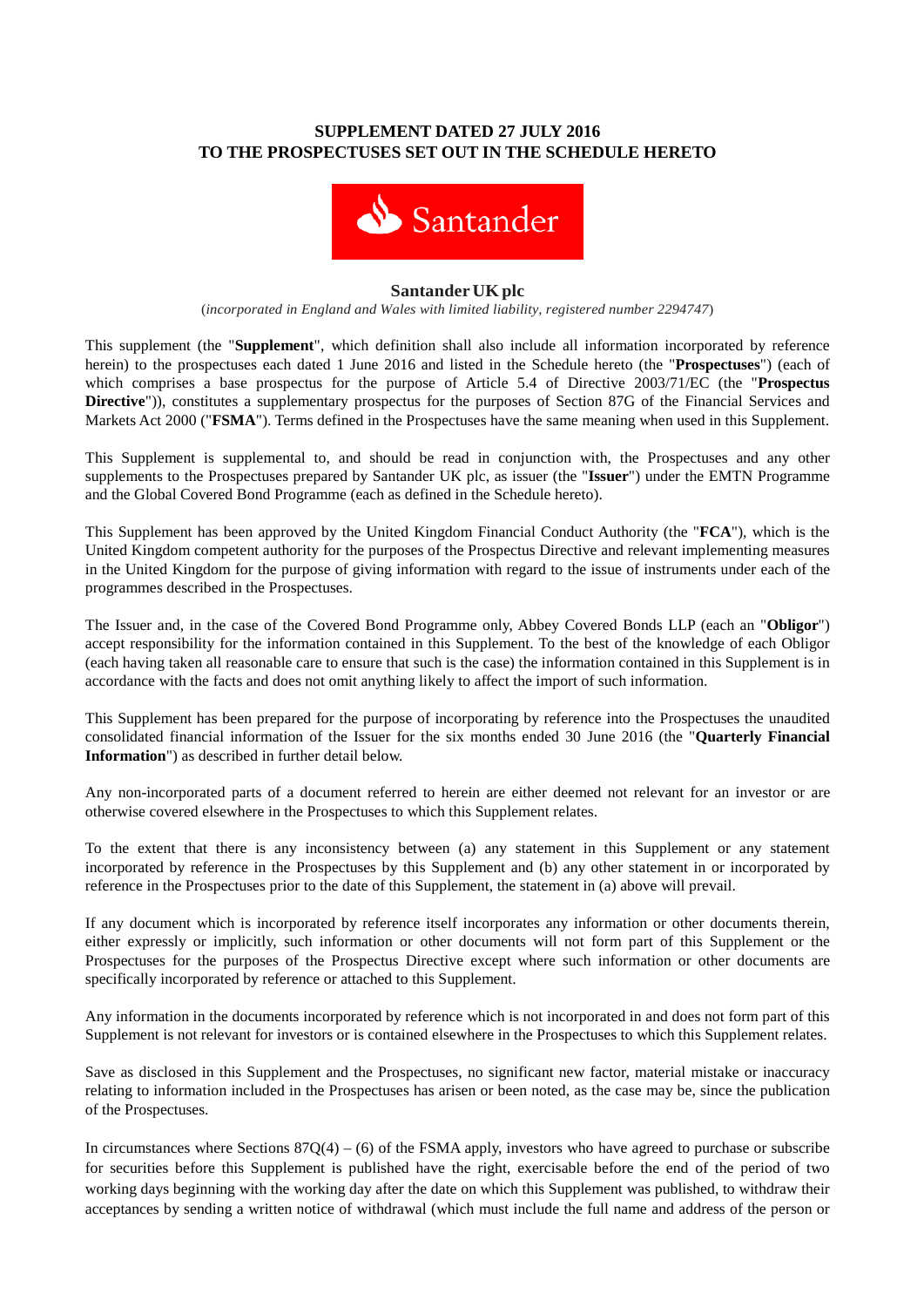entity wishing to exercise such statutory withdrawal right and identify the transferable securities to which that statutory withdrawal right relates) by electronic mail to treasurylegal@santander.co.uk.

### **PUBLICATION OF QUARTERLY MANAGEMENT STATEMENT**

On 27 July 2016, Santander UK Group Holdings plc, the immediate parent company of the Issuer, published its unaudited quarterly management statement for the six months ended 30 June 2016.

The content of Appendix 4 appearing on page 23 of such quarterly management statement, which contains the Quarterly Financial Information of the Issuer, is hereby incorporated in, and forms part of, each Prospectus.

A copy of the Quarterly Financial Information has been submitted to the National Storage Mechanism (available for viewing at: [http://www.morningstar.co.uk/uk/NSM\)](http://www.morningstar.co.uk/uk/NSM).

The Quarterly Financial Information is also available for viewing at: [http://www.santander.co.uk/uk/about-santander](http://www.santander.co.uk/uk/about-santander-uk/investor-relations/santander-uk-plc/)[uk/investor-relations/santander-uk-plc/.](http://www.santander.co.uk/uk/about-santander-uk/investor-relations/santander-uk-plc/)

### **GENERAL**

This Supplement will be published on the website of the London Stock Exchange at the following link: [http://www.londonstockexchange.com/exchange/news/market-news/market-news-home.html.](http://www.londonstockexchange.com/exchange/news/market-news/market-news-home.html)